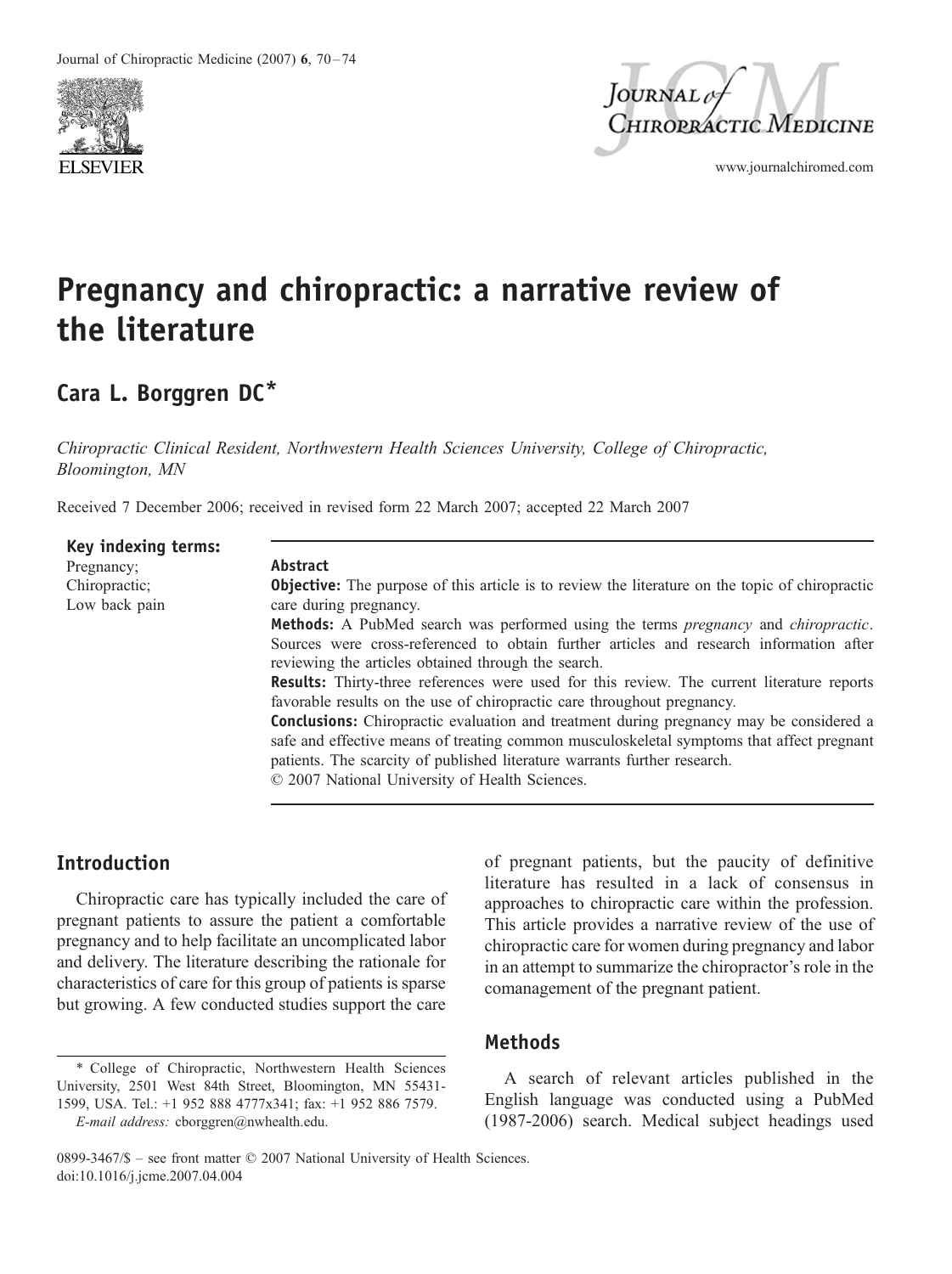were the terms pregnancy and chiropractic. Key phrases searched were low back pain in pregnancy and Webster Technique. Bibliographies of all pertinent articles, after reviewing the current research articles obtained through this search, were then searched for additional references in older or non-indexed literature, and to obtain further articles and research information. In addition, standard chiropractic textbooks were searched for related citations. Thirty-three references were used for this review.

## **Discussion**

It has been reported that approximately 50% of all pregnant women experience back pain during their pregnancy and 50% to 75% of women experience back pain during labor.<sup>1-3</sup> However, only 21% of pregnant women with back pain seek consultation with their medical physicians. $2.4$  According to the 2005 Job Analysis of Chiropractic, surveyed chiropractors reported that they rarely treat pregnant wom[en.](#page-4-0)<sup>5</sup> However, of the pregnant population that the respondents did encounter in their practices, chiropractors reported that 72% were likely to have benefited from chiropractic care and were thus comanaged. $5$  In other research, a 2-part survey was mailed to 950 pregnant women and to 87 allopathic providers of prenatal health care. This survey reported that 31% of respondents used alternative therapies during pregnancy, and chiropractic was the third most common form of treatment sought  $(6\%)$ , behind massage  $(32\%)$  and yoga  $(18\%)$ .<sup>6</sup>

## Causes of low back pain during pregnancy

Structural adaptation in the gravid patient is a contributory source of low back pain throughout gestation. Spinal dysfunction related to changing load distributions within the motion segments of the lumbar spine and sacroiliac joints are also a factor in back pai[n.2](#page-4-0) Traction, pressure or stretch of the adnexa, parietal peritoneum, bladder, urethra, rectum, and pelvic structures can [also](#page-4-0) cause referred pain and secondary muscle spasm.<sup>2</sup> Although the female sacrum has enough depth to enable fetal carriage, the displaced weight gain of 25 t[o 35 lb](#page-4-0) greatly increases the stress to the sacroiliac joints.<sup>7,8</sup> As the fetus develops during gestation, this weight is projected forward and the lumbar lordosis is increased, placing extra stress on the intervertebral disks and facet joints. Through compensation, the sagittal curvature of the remainder of the spinal column increases as well. The lumbar lordosis,

designed to absorb some of the axial forces, loses integrity as a st[atic](#page-4-0) support and may be a source of discogenic injury. $\degree$  In addition, the increase in circulating progesterone, estrogen, and relaxin throughout gestation, especially in the third trimester, brings about pelvic hyp[erm](#page-4-0)obility and creates a decrease in spinal stabilization.<sup>9</sup> Direct pressure of the fetus on the lumbosacral nerve roots may also be a cause of pa[in.4](#page-4-0) Physically strenuous work and previous low back pain are factors that may also be associated with an increased risk of developing low back pain and sacroiliac dysfunction during pregnancy. $3$  All of these factors contribute to back pain experienced by the pregnant patient, leading some gravid patients to seek chiropractic care.

## Clinical studies on chiropractic care during pregnancy

Shaw<sup>10</sup> reports the results of a chiropractic and medical collaborative study indicating that 75% of pregnant patients who received chiropractic care during their pregnancies stated that they found relief from pain. In addition, a retrospective chart review of 400 pregnancies and deliveries investigated the relationship between pregnancy and low back pain. $<sup>2</sup>$  The</sup> results of this survey support the hypothesis that back pain, pregnancy, and labor are associated, and emphasize the need for further studies. Findings indicated relief from back pain during the pregnancy in 84% of the cases. The authors also noted that chiropractic manipulation may significantly decrease the incidence of "back labor." The relative risk of experiencing back labor was almost 3 times greater if back pain was experienced during the pregna[ncy.](#page-4-0)<sup>2</sup>

It has also been reported that there may be a relationship between back pain throughout pregnancy and a [longer](#page-4-0) duration of the labor and delivery process. $8,11$  A retrospective review of statistics reported that primigravida women who seek chiropractic care throughout gestation have, on average, a 25% shorter labor time whereas multiparous women who seek chiropractic care throughout [their pregna](#page-4-0)ncy have, on average,  $31\%$  shorter labor times.<sup>8,11</sup>

Literature within the osteopathic profession also includes evidence of improved outcomes in labor and delivery for women who receive prenatal osteopathic manipulative treatment.<sup>12</sup> Although the literature in the chiropractic profession dates back several decades, evidence of osteopathic manipulative treatment being used in pregnancy and labor is documented in the osteopathic profession back to the early  $1900s$ .<sup>13-18</sup> A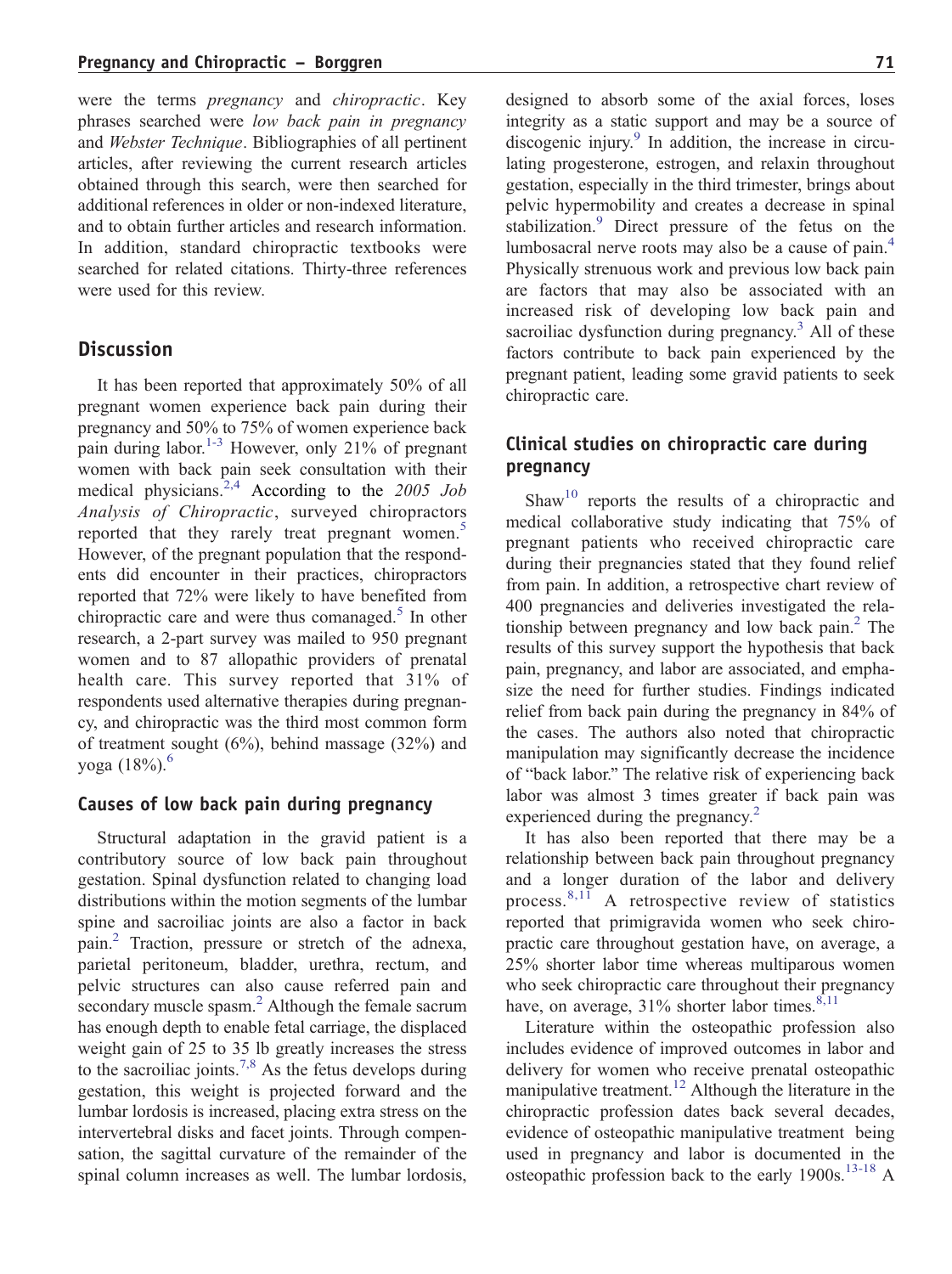more recent retrospective case-control study using outcomes of meconium-stained amniotic fluid, preterm delivery, use of forceps, and cesarean delivery found a strong relationship between women receiving prenatal osteopathic manipulative treatment and a reduction of the occurrence of these outcomes of pregnancy, labor, and delivery, especially f[or mecon](#page-4-0)ium-stained amniotic fluid and preterm delivery.<sup>12</sup> An increasing number of practitioners and obstetricians are realizing the ben[efits of](#page-4-0) manual therapy for their pregnant patients,<sup>10</sup> and inclusion of chiropractic or osteopathic care during patient's pregnancies and labors is becoming more widely accepted.

## Mechanisms of relief of low back pain during pregnancy

Low back pain is ofte[n descr](#page-4-0)ibed as an inevitable complication of pregnancy.<sup>19</sup> Fascial constraint and spinal pelvic su[bluxatio](#page-4-0)n may be the cause of low back pain in pregnancy.19 As the growing uterus expands, it pulls the sacral base anterior, causing an anterior tilt of the pelvis and flexion of the hips. This orientation of the pelvis causes an increase in the lumbar lordosis, which increases the activity of the iliopsoas muscles. The piriformis muscle remains in a contracted state to maintain the external rotation of the legs, which compensates for a lack of balance as [the ce](#page-4-0)nter of gravity shifts as the pregnancy progresses.<sup>20</sup> However, gentle myofascial relaxation of the piriformis and iliopsoas can greatly aide in the reduction of pain and tension. Also, improving the strength of the transversis abdominus muscle is thought to prevent some of the typical postural alterations that are seen [in the](#page-4-0) third trimester that come with anterior pelvic tilt.<sup>19</sup> Anterior translation of the cervical spine and extension of the occiput on the atlas can occur and be related to muscle spasms and suboccipital headaches to compensat[e for](#page-4-0) the laxity experienced as gestation progresses.<sup>20</sup> Release of these spasms can be quite beneficial in alleviating continuous cephalgia. Also, exaggerated thoracic kyphosis, anterior translation of the head, and the increased weight of the breast tissue may cause cervicothoracic pain, thoracic outle[t synd](#page-4-0)rome symptoms, or myofascial pain syndromes.<sup>21</sup> The hormone relaxin is found circulating in greater quantities in a woman in her third trimester.<sup>22</sup>

In addition, a specific chiropractic adjustment called the Webster Technique has been reported by chiropractors who use it to correct po[tential](#page-4-0) musculoskeletal causes of intrauterine constraint.<sup>23</sup> Intrauterine constraint is defined as any force external to the developing fetus that obstructs the normal movement of the fetus. The technique is focused particularly on women in the eighth month of pregnancy with breech presentation. To evaluate the Webster Technique, surveys were mailed to chiropractors of the International Chiropractic Pediatric Association, an organization that offers training in this specialized technique, and 82% of responding doctors reported using this technique. The doctors reported that they found favorable results in relieving the constraints that may be contributory to the malposition of the fetus, and 9[2% of c](#page-4-0)ases resulted in resolution of the breech position.<sup>23</sup> These results are especially meaningful because 3% t[o 4.6%](#page-4-0) of all pregnancies result in a breech position.<sup>24</sup> If uncorrected, many of these presentations require cesarean delivery. The highest acceptable limit, described by the World Health Organization in 1985, for cesarean delivery rates in the United States was 15%, and in the year 1999, 22% of deliveries were performed by cesarean deli[very, an](#page-4-0)d 13% of these were due to breech presentation.<sup>25</sup> The increase in rates of cesarean delivery should be of concern to those providing care to the pregnant patient, especially because chiropractic has been associated with a reduction of the number of cesarean deliveries. Although some fetuses in the breech position will convert before 34 weeks of gestation, d[ata ind](#page-4-0)icate that only about  $9\%$  will do so spontaneously.<sup>23</sup>

The chiropractor's role in breech presentation is to balance the pelvis and corresponding muscles and ligaments to remove the constraint to the patient's uterus to allow [the f](#page-4-0)etus to assume the correct presenting position.<sup>26</sup> At no time does the chiropractor attempt to change the position of the fetus, as is done with external cephalic version; the chiropractor only attempts to [correc](#page-4-0)t a potential cause of intrauterine constraint. $^{23}$  The authors of the International Chiropractic Pediatric Association survey have suggested that this technique be further in[vestigated](#page-4-0) regarding its role in the care of this population.<sup>23</sup>

Evidence also exists that women who exercise during pregnancy have more energy, fewer mood swings, are able to manage stress more effectively, and achieve mor[e restful](#page-4-0) sleep compared with sedentary pregnant women.<sup>27</sup> Women who exercise gain 21% less weight throughout gestation; enjoy shorter, easier labors (decreased by an average of 2 hours); experience fewer medical interventions (24% fewer cesarean deliveries and 14% reduction in use of forceps)[; experie](#page-4-0)nce less fetal distress; and enjoy a faster recovery.<sup>27</sup> With their training, chiropractors can also help the pregnant patient manage an exercise routine [compat](#page-4-0)ible for her changing body throughout pregnancy.<sup>28</sup>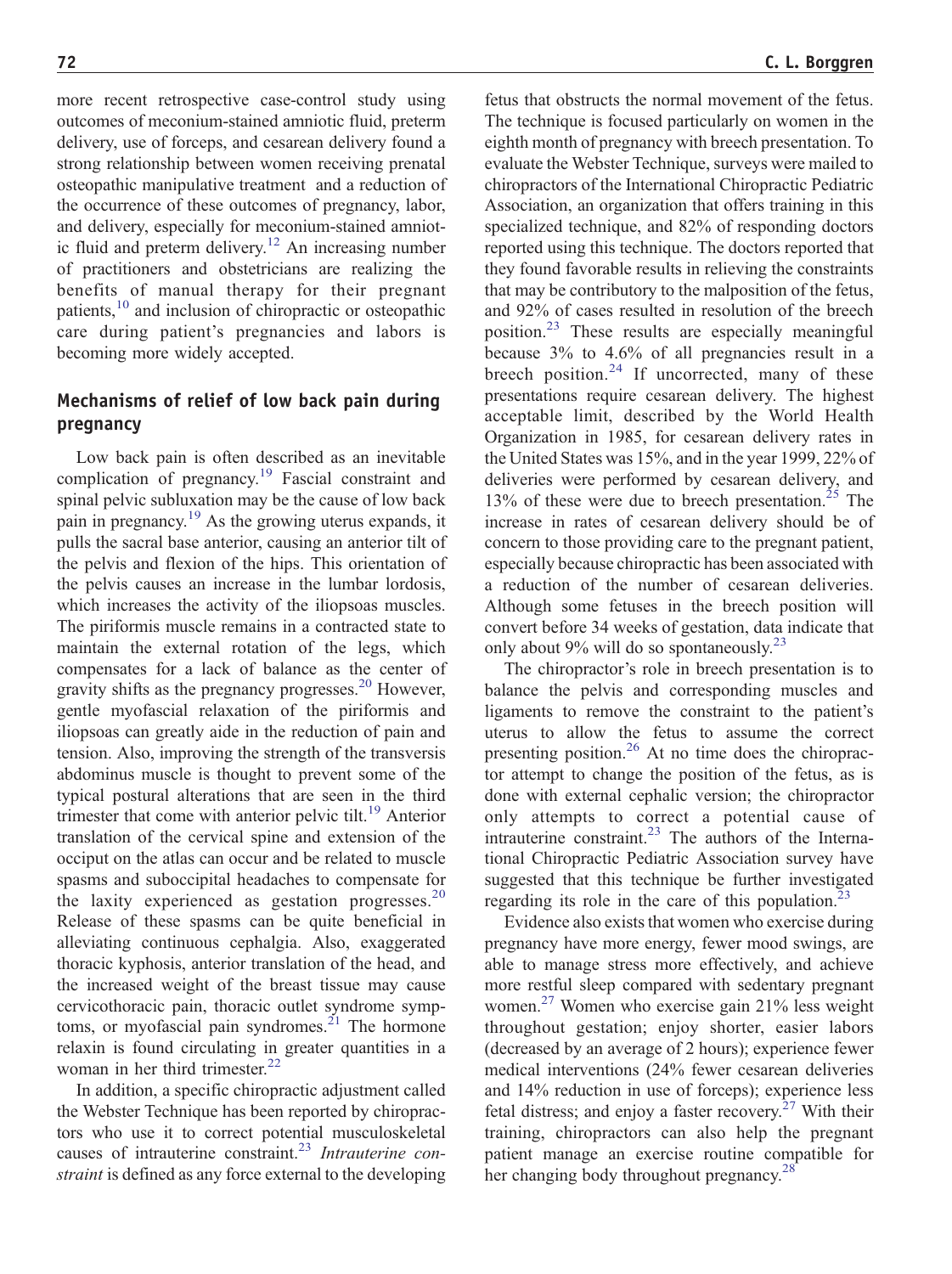## Safety of chiropractic care during pregnancy

A retrospective case series was performed to describe the results of chiropractic treatment offered to a sample of pregnant wom[en.](#page-4-0)<sup>29</sup> Of 17 patients, 16 demonstrated clinically important improvement. The average time until relief was found to be a mean of 4.5 days after the initial treatment. The average number of treatments when substantial relief was achieved was 1.8 treatments. No adverse effects of treatment were reported. This observed evidence supports the hypothesis that chiropractic treatment may be effective in reducing the intensity of low back pain during pregnancy.<sup>29</sup>

Although, typically, it is quite safe to perform adjustment to a pregnant patient, caution should be exercised.<sup>10</sup> Circumstances may arise indicating that chiropractic care is not appropriate and warrant a referral. Contraindications to adjusting may include vaginal bleeding, ruptured amniotic membranes, cramping, sudden onset of pelvic pain, premature labor, placenta previa, placenta abruption, ectopic pregnancy, and moderate to severe toxe[mia.](#page-4-0) $^{10}$  Also, the use of electrical modalities, including stimulation and ultrasound, and radiodiagnostic imaging are contraindicated during pregnancy and should be avoided.<sup>10</sup>

#### Adjustive procedures of the pregnant patient

The ligamentous laxity brought on by pregnancy often makes adjusting comparatively easy using the gentlest of movements.<sup>10</sup> A patient who is comfortable will relax more completely and require a less forceful adjustment to be applie[d.](#page-4-0) $30$  As it becomes uncomfortable for the pregnant patient to lay prone after about the fifth month of pregnancy, the use of tables with abdominal pieces that can be lowered may be beneficial for prone adjusting,  $30$  especially for targeting troublesome pelvic portions with the drop component of the table. In addition, as pregnancy typically causes the breast tissue to enlarge throughout the course of gestation, the use of commercially made pillows may allow proper positioning and comfort to the patient.<sup>20</sup> Side posture techniques can still be used, but the flexed leg will likely not be positioned as far cephalad toward the chest as usual. $30$  One author has suggested that left lateral decubitus adjustments should be used.<sup>10</sup> When the patient is supine, the head and shoulders should be elevated enough to avoid cardiovascular stress and the knees should be supported in a flexed position.[30](#page-4-0) The chiropractic adjustment can be beneficial and, with proper patient positioning for

comfort and relaxation, only the slightest force need be applied to safely and successfully correct misalignment and fixation in the spine and pelvis of the pregnant chiropractic patient. $30$ 

#### Care for the baby and mother postpartum

The normal birthing process is a potential source of trauma to the infant's spine. Some chiropractors extend their understanding of spinal segmental dysfunction, or subluxation in chiropractic terminology, to apply to newborn spinal function, with the resultant concern for the health of the infant. The induced vector of force that may cause trauma to the newborn includes traction of the cervical spine coupled with hyperextension during the birth process. $3\overline{1}$  Forceps, cesarean, and suction or vacuum extraction can also cause trauma to the newborn's cervical and thoracic spine and spinal  $\text{cord}^{31}$  $\text{cord}^{31}$  $\text{cord}^{31}$  and may warrant chiropractic evaluation. Brachial plexus and cervicothoracic nerve root damage, such as Klumpke's paralysis and Erb's palsy, are a potential result of applying common birthing meth[ods.31](#page-4-0) In a review of 1000 infants, Gutmann suggested that birth trauma frequently affected the atlantooccipital joint, causing blockage or vertebral subluxation. $31$  Correction of such a presentation may be accomplished through a light, precise, biomechanical adjustment, using various gentle techniques.<sup>32</sup>

Regarding the postpartum patient, previous research has indicated through a prospective cohort study that in patients with moderate to severe pregnancy-related pelvic pain, sacroiliac joint asymmetry laxity is predictive of persisting complaints postpartum in  $77\%$  of wome[n.](#page-4-0)<sup>33</sup> The implementation of chiropractic care as part of the treatment protocol for the pregnant patient may reduce the likelihood of in utero constraint and its associated risks after parturition. Such care may also prevent or reduce the incidence of common prenatal conditions seen with neurologic and physiological involvement postpartu[m.](#page-4-0)<sup>31</sup> Likewise, the postpartum patient faces physiological changes as the body begins to return to prepregnancy status. After delivery, rehabilitative exercises should be used for weakened spinal and abdominal muscles.<sup>[21](#page-4-0)</sup> Continued chiropractic care may also be beneficial in assisting proper restoration of normal spinal biomechanics. $2<sup>1</sup>$ 

## Conclusion

Although chiropractic care typically includes the care of pregnant patients, the research literature is